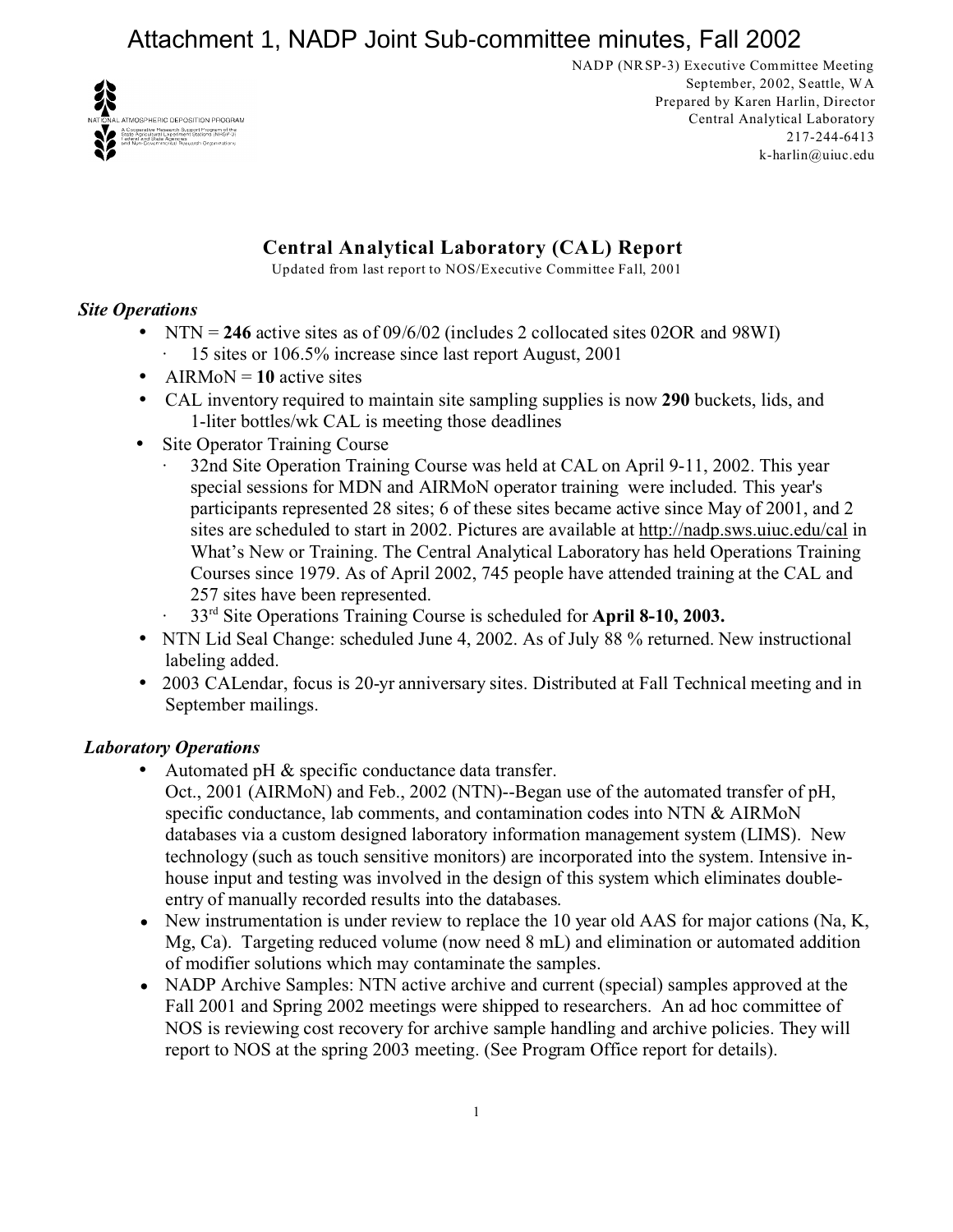#### HAL Staff Update HAL MDN Data Status **Meghann Clark, MDN Technician, Bottle Washing/Rec** • HAL Transmitted Final 1st Qtr 2002 To PO: Sept 09, 2002 B.S. Environmental Science University Of Washington. Hired April 1, 2002. • HAL To Transmit Final 2nd Qtr 2002 To PO: Sept 27. 2002 **Gerard Van Der Jagt, MDN Project Manager/Analyst** • MDN 3<sup>rd</sup> Qtr Preliminary Data Report to sponsors: Oct 25, 2002 B.S. Oceanography University of Washington. August 15, 2002. • MDN Sponsor 3<sup>rd</sup> Qtr Preliminary Data Review: Nov 10, 2002 **Dan Leemon – Assistant Site Liaison - Leaving Program Currently Hiring For Site Liaison And Lab Tech** • HAL to Transmit Final 3rd Qtr 2002 To PO: Nov 25, 2002 Currently 5.5 FTE with goal to have 7 FTE's by Dec 2002 **Frontier Geosciences Inc. Frontier Geosciences Inc.**

# HAL Capacity

- HAL has analyzed ~12864 Total Hg Samples to date
- 2 New MDN Employees Project Manager, BW
- Preparing for 8 additional sites
- Two Additional Total Hg Analyzers dedicated to MDN

## **Frontier Geosciences Inc.**

## MDN MMHg Data – May 2002

- MN MMHg Composites: (1996 2001)
- WI MMHg Composites: (1997-2001)
- FL MMHg Composites: (1998 & 2001)
- GA MMHg Composites: (1998)
- ON MMHg Composites: (1997 1998)
- ME MMHg Splits:  $(07/04/00 06/28/01)$
- LA MMHg Splits: (1998 1999)
- IN MMHg Splits: (2000)

**Frontier Geosciences Inc.** 

# New Facilities At The HAL

- New 700 sq ft operations area
- 2 dedicated Total and Methyl Hg Analyzers
- New Sample Receiving Area
- New MDN dedicated Bottle Washing Room
- New MDN dedicated MDN Lab

Tours Of HAL On Wednesday Sept 11, 2002

**Frontier Geosciences Inc.** 

# MDN Methyl Hg Data – Nov 2002

- MN MMHg Composites: (1/2002 6/2002)
- WI MMHg Composites:  $(1/2002 6/2002)$
- FL MMHg Composites: (1/2001 6/2002)
- IN MMHg Splits: (2001-6/2002)
- LA MMHg Splits: (2001 6/2002)
- NS01 MMHg Splits: (2001 06/2002)

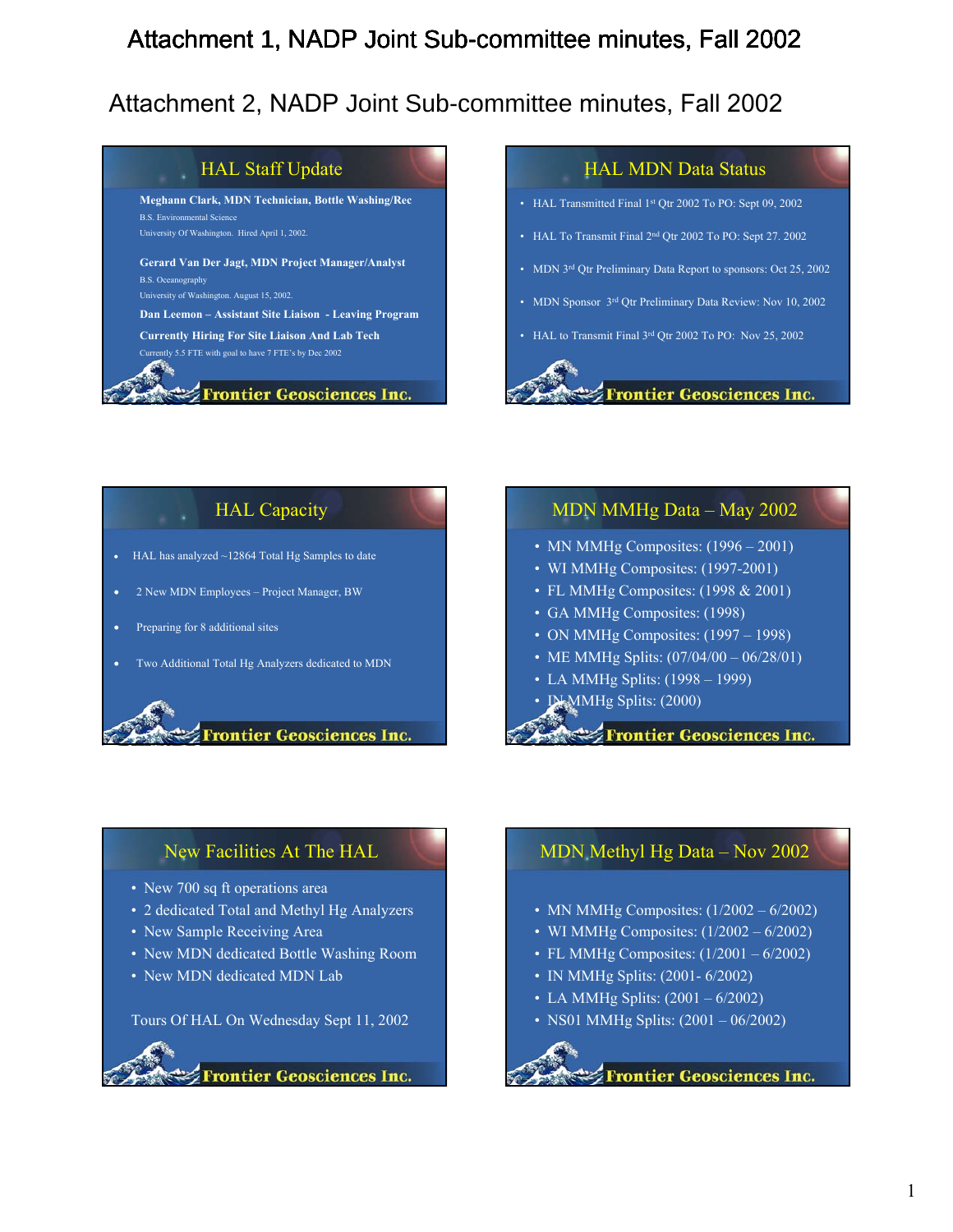## HAL/PO New Initiatives

#### Trace Metals (In addition to Mercury):

- ¾ Increasing number of MDN and Non MDN sponsor interest.
- $\triangleright$  HAL redesigned the ACM in order to utilize the second chimney.
- $\triangleright$  HAL designed a trace metals sample.
- $\triangleright$  HAL WA18 Trace Metals Study 3 years
- ¾ PO Initiative To Include As Part Of MDN

#### Trace-Metals Dry Deposition:

NM10 Study To Continue Through 2002

Mesa Verde National Park Dry Dep Hg Study 2002-2--3

#### **Frontier Geosciences Inc.**

## **HAL Field QA**

#### **HAL Field QA Studies:**

>MDN Co-located ACM Study to continue at IL11 by PO Move to another cooperative site?

- >MDN Co-located ACM/NCON/MICB at IL11 Completed >HAL Co-located ACM/NCON/MICB @ HAL- Oct 2002
- >Next Round Of System Blanks To Be Sent To MDN Sites September 2002



### HAL Quality Assurance

**2001 HAL Annual QA Report:** > Waiting for final system blanks - Copies will be available on web site.

**2002 Quarterly Laboratory QA Reports: >** Will continue to be sent with each MDN Preliminary Quarterly Data Report

**2002 HAL Interlaboratory Comparison Studies:**  >Interlab Comparison Study:– Completion Date October 2002



### HAL 2002-3 Audit

Copies Of HAL Response To 2001Audit Available Next HAL Audit 2003 • MDN HAL Sample Archival Program • External Review Of HAL QA Report • MDN External Blind Audit Program



## HAL Audits/Certifications

#### **Frontier/HAL Laboratory Audits 2002:**

>State of New Jersey Dept. of Env. Conservation – Feb 2002 >U.S. DOE/US EPA – Rocky Mountain Arsenal –Feb 2002 >South Florida Water Management Dist – Sept 5, 2002 >U.S. Bureau Of Reclamation – Sept 4, 2002

#### **Upcoming Audits:**

>Washington State Dept. Of Ecology – Oct 2002 >New York Dept. Of Env. Conservation – Surprise Nov 2002 >U.S. DOE/US EPA – Rocky Mountain Arsenal – Nov 2002

**Frontier Geosciences Inc.** 

### MDN Site Start-Up/Audit Program

Initial Site Visit/Start and Operator Training by HAL in 2001 ¾7 Site Start-Ups with 2 Existing MDN Sites Visited ¾Est. 16 Site Operators and Back-Up Operators Trained Initial Site Visit/Start and Operator Training by HAL/PO 6/2001 ¾9 Site Start-Ups with 1 existing site visited ¾Total of 17 Site Operators and Back-Up Operators Trained ATS Field QA Program:

> MDN sites to be Audited on a 3 year cycle

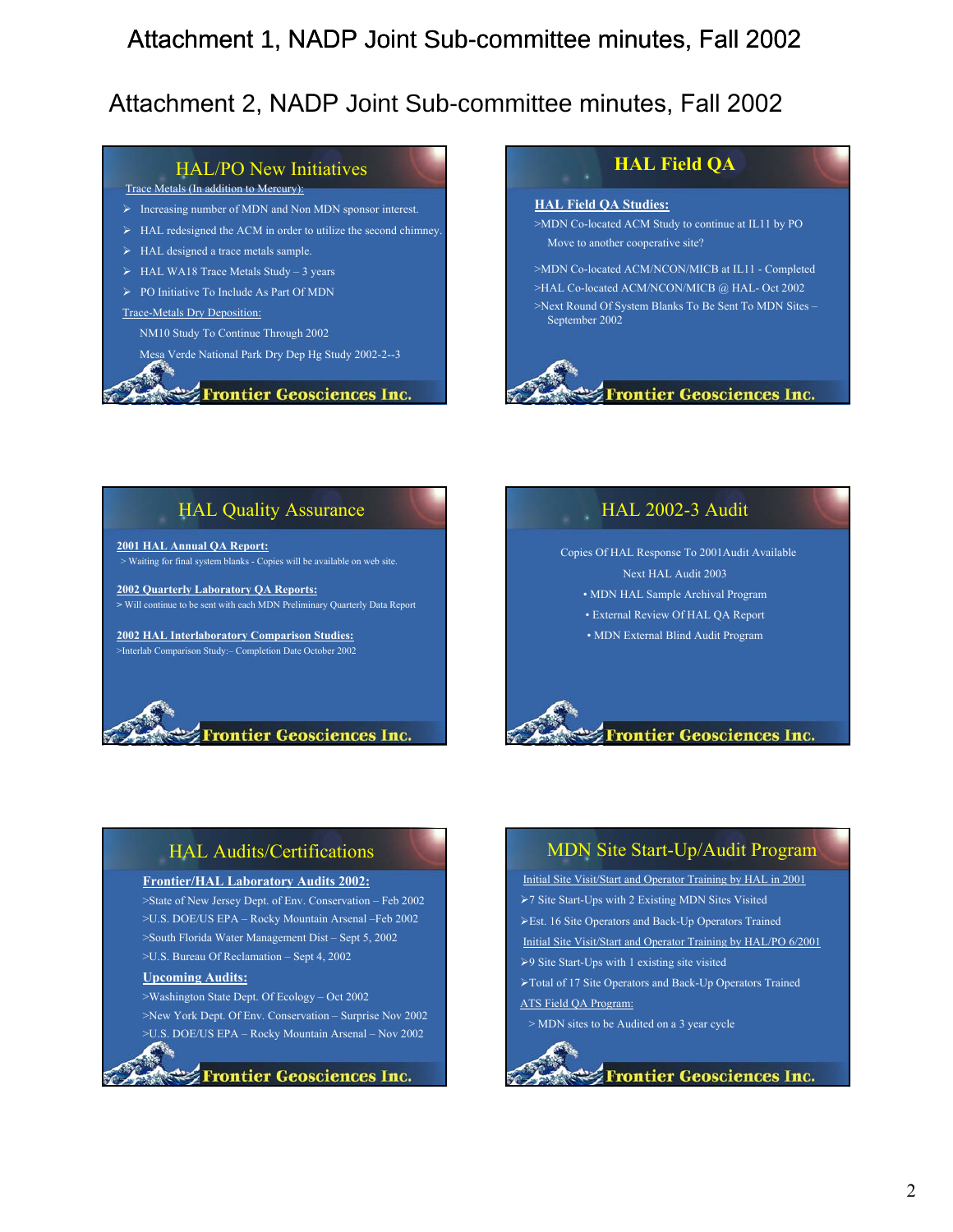## MDN Site Start-Ups

- CO99 Mesa Verde NP 01/01/02
- WI32 Menominee IT  $01/29/02$
- TN11 Elkmont  $02/05/02$
- WY07 Yellowstone  $\overline{NP}$  02/12/02
- M046 Ming0 NWR 04/02/02
- TN12 Clingman's Dome  $05/07/02$
- $\overline{\text{G}}$ A22 Jefferson 06/18/02
- $\cdot$  KY10 Mammoth Cave 09/05/02

### **Frontier Geosciences Inc.**

| <b>ATS MDN Site Audits</b>                  |               |
|---------------------------------------------|---------------|
| $\overline{\text{May}} - \text{July } 2002$ | Sept-Dec 2002 |
| CA72                                        | KY10          |
| $\Pi.11$                                    | <b>PA00</b>   |
| WI99                                        | <b>PA72</b>   |
| <b>ME09</b>                                 |               |
| <b>ME98</b>                                 |               |
| <b>NB02</b>                                 |               |
| <b>NF09</b>                                 |               |
| <b>NS01</b>                                 |               |
|                                             |               |
| <b>Frontier Geosciences Inc.</b>            |               |

## MDN Site Closures/

#### Re-Start

- CO99 Mesa Verde  $(01/01 07/23/02)$ Forest Fire – Total Loss Of Equip Re-Start – 08/27/02
- NH00 Laconia  $(5/98)$  End Date  $06/25/02$ Funding issues – Will Re-start
- NH05 New Castle (10/97) End Date 07/02/02 Funding Issues – Stopped Indefinitely
- NM10 Potential Funding Issues 2003
- NB02 Funding For 2002

#### **Frontier Geosciences Inc.**

### HAL Mini NED Update

- 10 Of Each Replacement Part
- Belfort Clock Change-Out Frequency
- 11 grid sensor issues change-out
- Proposed to purchase bar code system
- Software similar to NED for MDN NED



### MDN Site Moves

### • CA97 Site Move to Englenook, CA

- > 120 miles South West of original site
- > Currently a National Weather Service Site
- > Local Community College Professor Operating site
- > 3 miles inland from Fort Bragg California
- > Good offshore flow most of the year
- > Expected site move July 2002



### HAL Site Liaison Activities

- Supplied each MDN Site w/Belfort Cal. Check Weights
- Pending Quarterly Belfort Calibration Checks
- MDN ACM Chimney Cap Retrofit Design Work
- Network Wide Lid Seal Change Nov 2002
- MDN Training Video Production Fall/Winter 2002
- Spring 2003 HAL Site Op Training Seattle

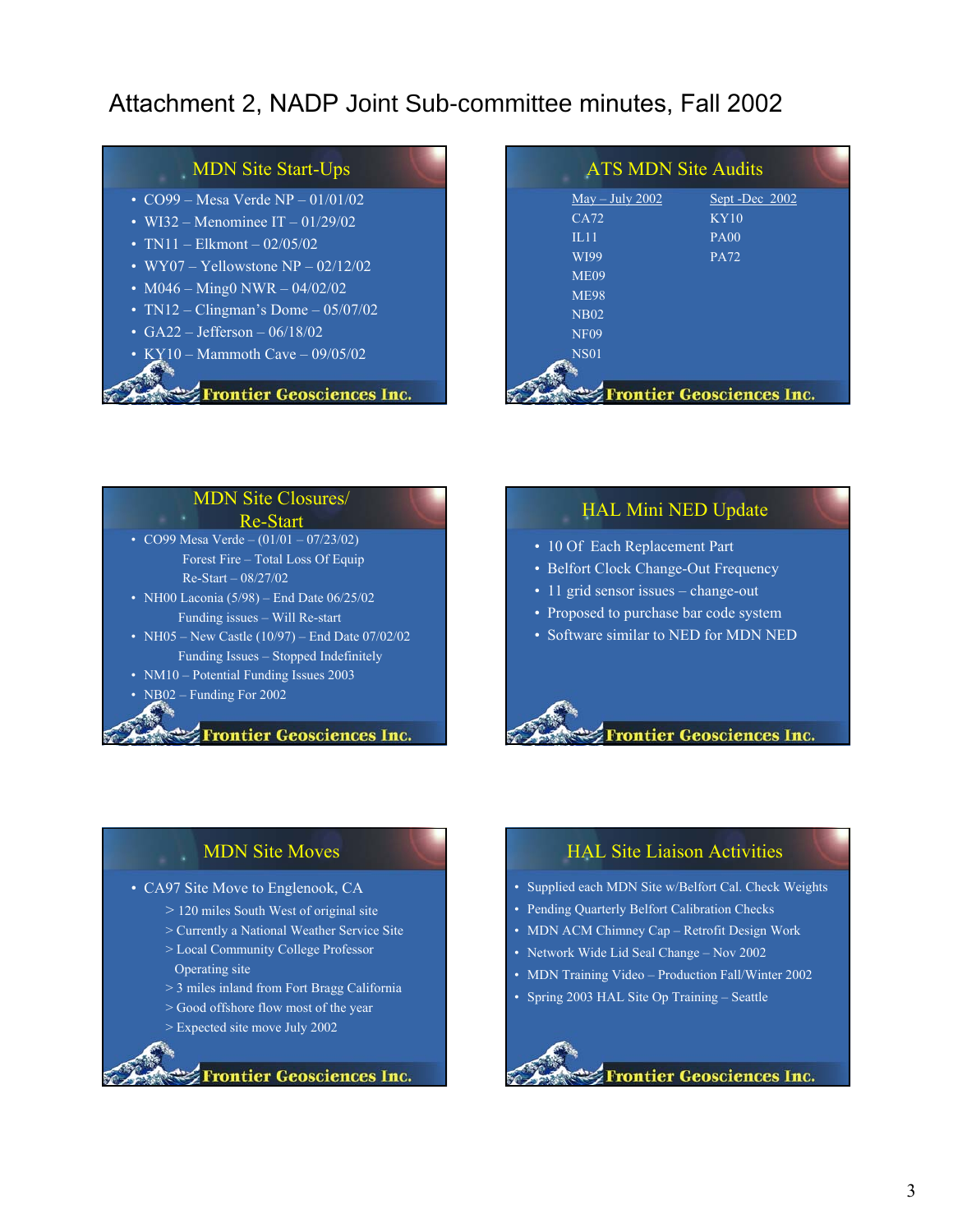





### **Process to Define Data Quality Objectives**

Key elements:

- 1. Concisely define the problem
- 2. Identify decisions to be made from the data
- 3. Identify key inputs to the decisions
- 4. Define boundaries of study
- 5. Develop decision rules
- 6. Specify tolerable limits on errors
- 7. Optimize design for obtaining data

### **Development of DQOs for the NADP**

- Coordinated by Quality Assurance (QA) Advisory **Group**
- Require input from standing subcommittees to identify needs of research community and data users
- Identify how NADP QA activities support DQOs – HAL/CAL Internal QA Programs
	- USGS QA Programs (site collocation, field blanks, etc.)
	- EPA Site Systems & Performance Surveys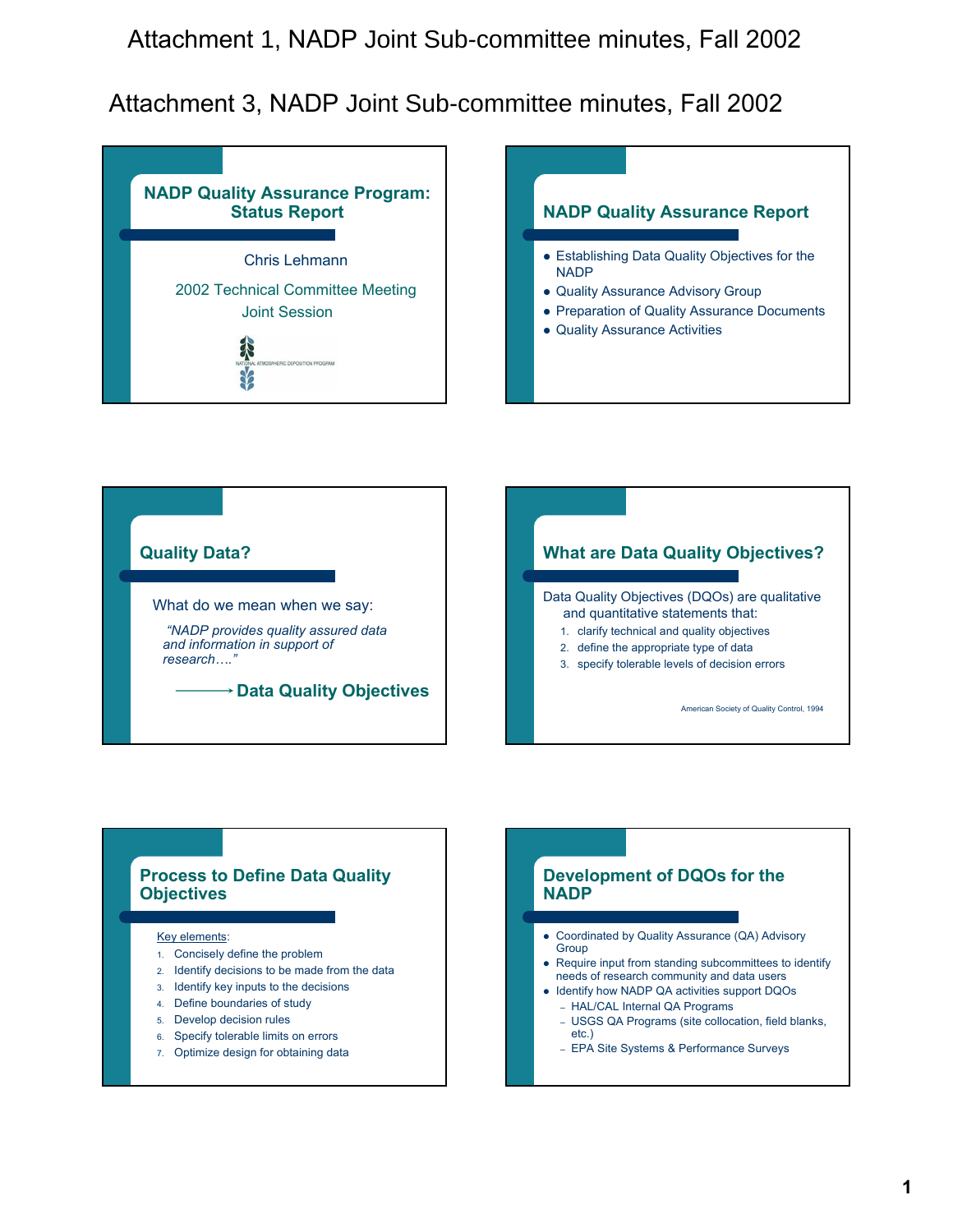

- First met at Interim Subcommittee Meeting in May 2002
- Permanent group approved at July 2002 Executive Committee meeting
- Group Members
	- Coordinated by the NADP QA Manager
	- QA representatives of the CAL and HAL
	- QA representatives from the USGS and U.S. EPA
	- State agency QA representative



- Review and update NADP quality system documentation
- Review QA documents and reports prepared by the QA manager
- Advise the QA manager in implementing quality assurance programs
- Coordinate and arbitrate QA matters referred to it by the Executive Committee
- Suggest areas of QA research to the Executive **Committee**







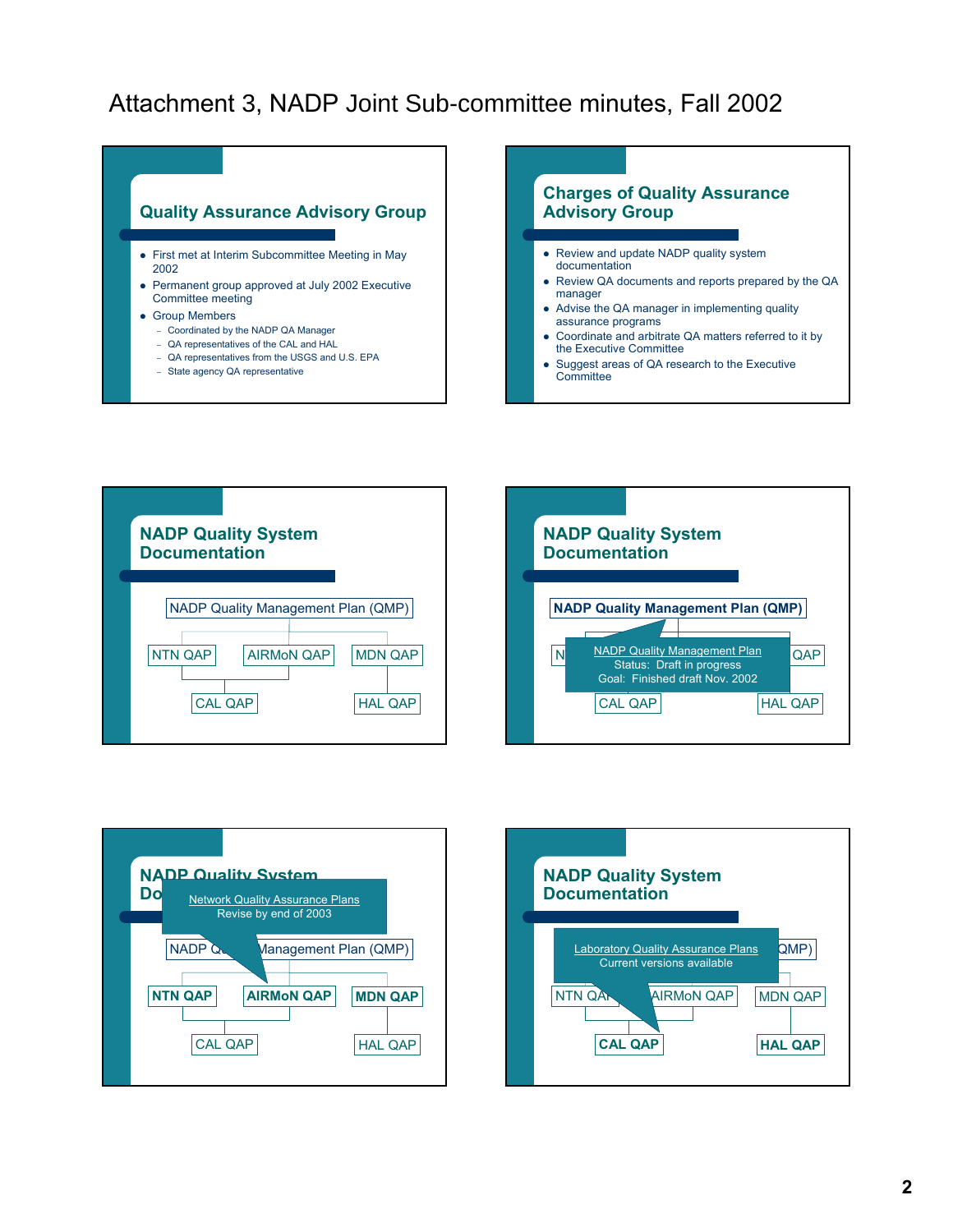## **Quality Assurance Activities**

- Site Remedial Actions–Compliance with Siting **Criteria**
- Notifying Data Users of Sites Deviating from NADP Siting Criteria
- Data Minimum Reporting Levels
- Data Systems Audits
- Quality Assurance Web Page

# **Site Remedial Actions Compliance with Siting Criteria**

- Remedial actions initiated based on 1998-2001 Site Systems & Performance Surveys of NTN sites
- Addressed criteria within 30m of collector
	- Vegetation height > 0.6m
	- Objects > 1m within 5m of collector
	- 45 degrees "clear to sky" from collector
- Poster presentation of results 1998-2001 surveys of NTN & MDN sites





### **Notifying Data Users of Sites Deviating from NADP Siting Criteria** • Motion passed during NOS meeting at 2002 Subcommittee Meeting • Database under development – Possible inconsistencies noted in data from repeat site visits – Will verify data with site photographs, plan views, and other site records – Will review data on site-by-site basis as it comes available from 2002 round of ATS audits

– Information verified with site operators & supervisors